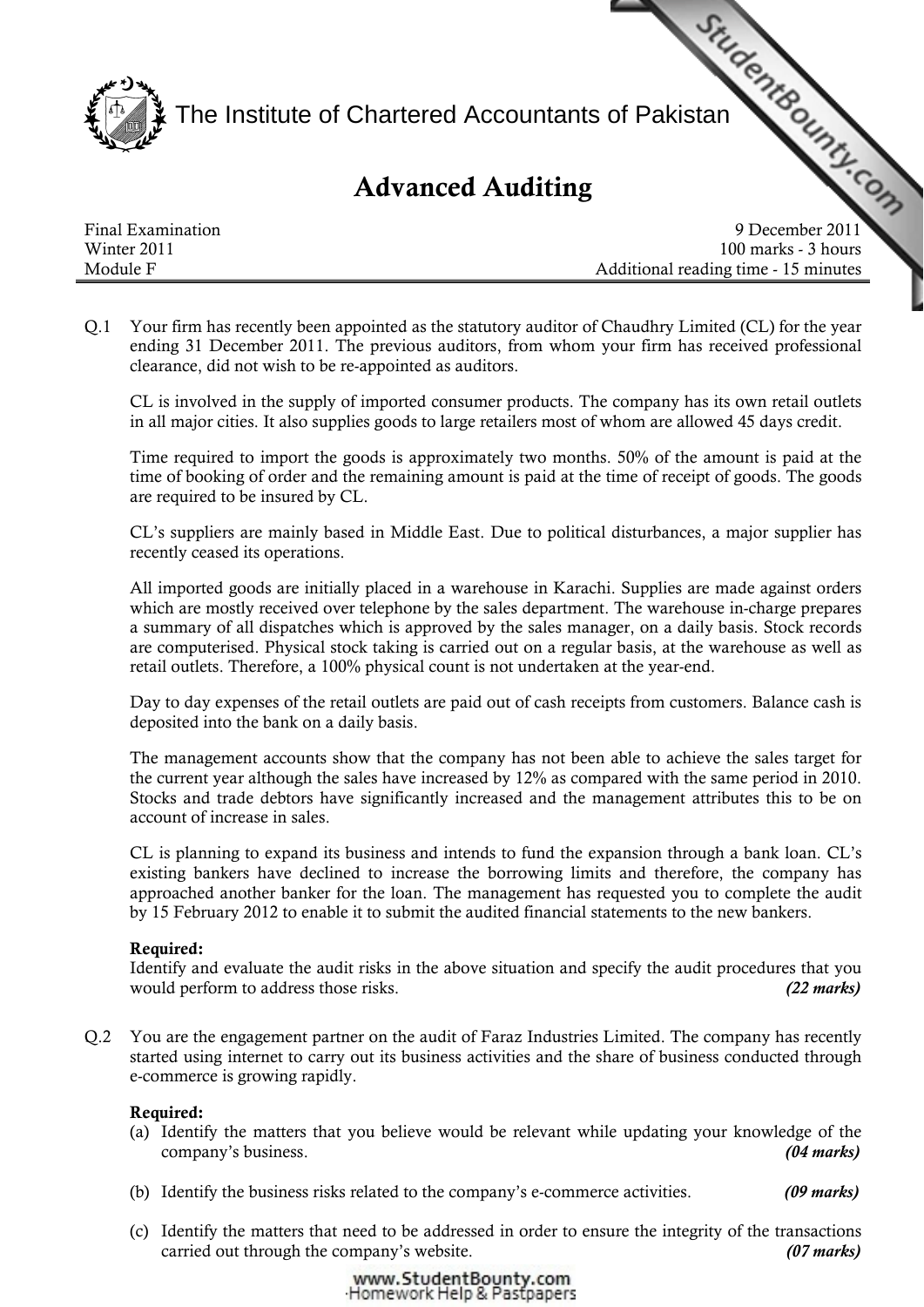- Q.3 You are the quality control partner in Pirzada and Company, Chartered Accountants. The following matters are under your consideration:
	- (i) Your firm has been approached for appointment as external auditors of Watto Limited (WL), a listed company. Your firm has been providing valuation services to WL.
	- (ii) To evaluate the network security system of Babar Limited (BL), your firm had acquired the services of a Systems Auditor. The Finance Director of BL has accused the Systems Auditor for compromising information relating to the company's customers and providing their contact details to a competitor.
	- (iii) Your finance department has issued an invoice to Qamar Software Services (QSS) against referral fees for recommending services of QSS to an assurance and a non-assurance client. Your permission has been sought before sending the bill to QSS.

#### Required:

 Identify and evaluate the threats involved and explain what action would you take in the above circumstances including the steps required, if any, to reduce the risk to an acceptable level. *(16 marks)*

Q.4 As the audit partner responsible for the audit of Mubashar Limited (ML), you have recently issued an audit report on ML's annual financial statements.

 The audit senior involved in the audit of another client Salman Limited (SL) has informed you that SL's records indicate that it has made purchases worth Rs. 37 million from ML. Since the same audit senior was also involved in the audit of ML he knows that SL and ML are associated companies and ML had not disclosed any related party transactions in its financial statements. This fact has also been confirmed from the working papers of both the companies. Payments against these purchases were made in the name of ML by way of crossed cheques.

#### Required:

 Discuss the factors that you will consider with reference to above and specify the action that you would take in this regard. *(20 marks)*

Q.5 Ghulam Limited (GL) is a listed company. You have issued an audit report on GL's financial statements for the year ended 30 June 2011. In November 2011, the management of GL has approached your firm to provide a report on their summary financial statements for the year ended 30 June 2011.

Following information is available:

- (i) The audit report on the annual financial statements had been qualified on account of management's failure to capitalize borrowing costs of Rs. 15 million, on the construction of a building for GL's own use. The building is in use of the company since January 2011.
- (ii) Under a local regulation which has recently been introduced, you are required to issue a report on the summary financial statements. However, there are no established criteria for the preparation of summary financial statements. The management has developed the criteria but which is not acceptable to you.
- (iii) The summary financial statements include a note which explains the reasons for decline in the profitability of the company. You concur with the reasons given in the note but it did not form part of the annual audited financial statements.

#### Required:

Evaluate each of the above situations considering them to be independent of each other and discuss what measures would you take in each case. *(09 mark)*